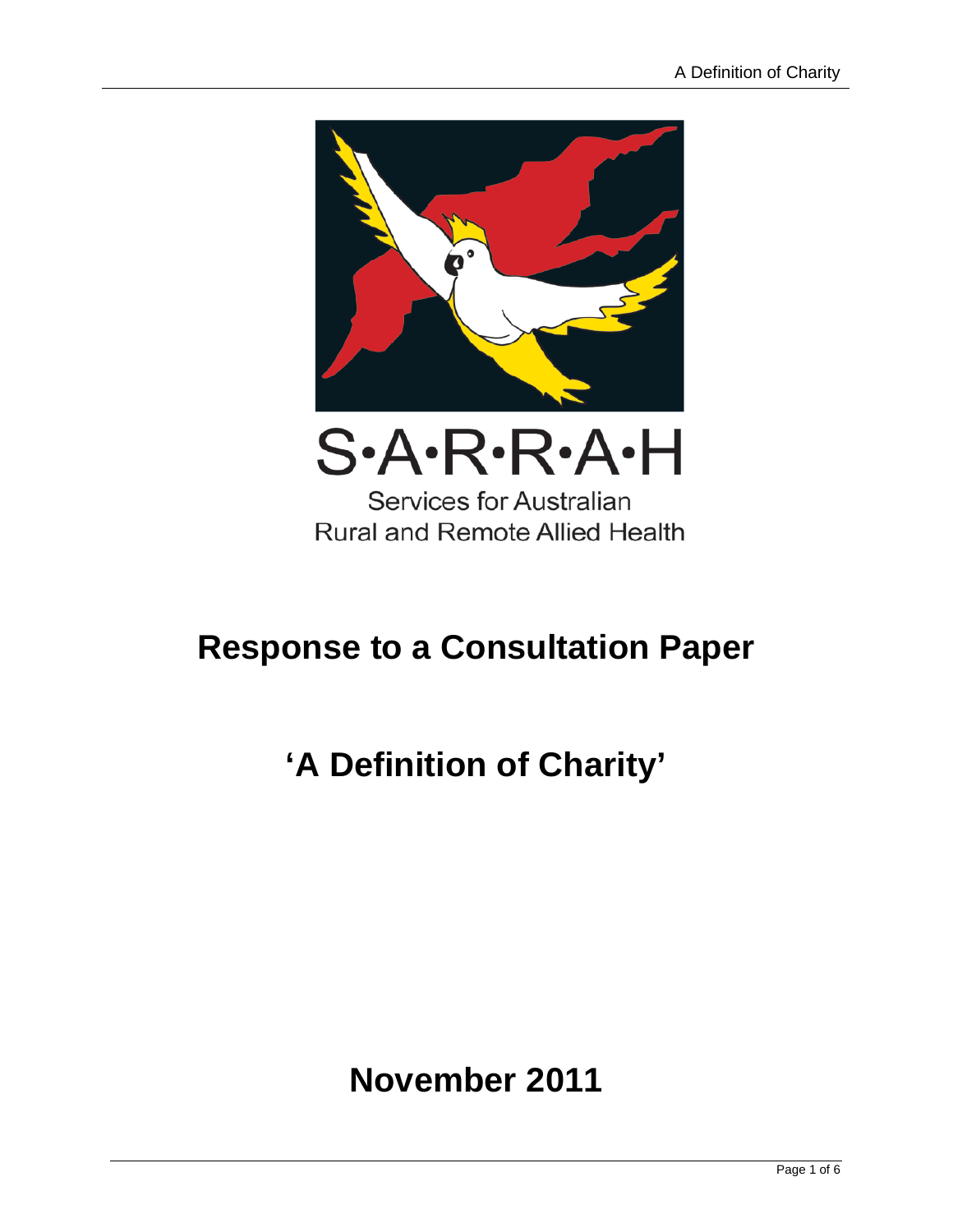#### **Background**

Services for Australian Rural and Remote Allied Health (SARRAH) welcomes the opportunity to respond to the consultation paper titled 'A Definition of Charity'. In developing this document SARRAH has taken into account the above mentioned consultation paper as prepared by The Treasury and Treasury's Not-For-Profit (NFP) Reform Factsheet 'Introducing a Statutory Definition of Charity'.

SARRAH supports the recommendation of the Productivity Commission Report that a statutory definition of a charity be legislated to provide greater certainty as to what is considered charitable and reduce the compliance burden that the NFP sector currently faces.

SARRAH is a NFP organisation, recognised as a national peak body representing rural and remote Allied Health Professionals working in both the public and private sector.

SARRAH advocates for and provides services to rural and remote Allied Health Professionals on a local, state and national level. As a consequence SARRAH is committed to supporting Allied Health Professionals who provide primary health care services to people residing in rural and remote Australian communities.

SARRAH maintains that every Australian should have access to equitable health services wherever they live and that Allied Health Professional services are basic and core to Australians' primary health care and wellbeing.

#### **Responses to Consultation Questions**

1. Are there any issues with amending the 2003 definition to replace the 'dominant purpose' requirement with the requirement that a charity have an exclusively charitable purpose?

*SARRAH does not object to this amendment which replaces the 'dominant purpose that is charitable' to 'an exclusively charitable purpose'. However the amendment must allow NFP's to undertake other purposes, which would not be charitable, if they are incidental or ancillary to the charitable purpose.*

2. Does the decision by the New South Wales Administrative Tribunal provide sufficient clarification on when a peak body can be a charity or is further clarification required?

*SARRAH believes further clarification is required surrounding the issue of when a peak body can be deemed a charity. This would be useful particularly in respect to the defining of support services. For example, would membership of a charitable organisation or provision of financial support to a charitable organisation meet this criterion? How will it be determined that the amount of educational mentoring and support services provided by a peak body constitutes "enhancing the long term viability of charitable organisations"?*

3. Are any changes required to the Charities Bill 2003 to clarify the meaning of 'public' or 'sufficient section of the general community'?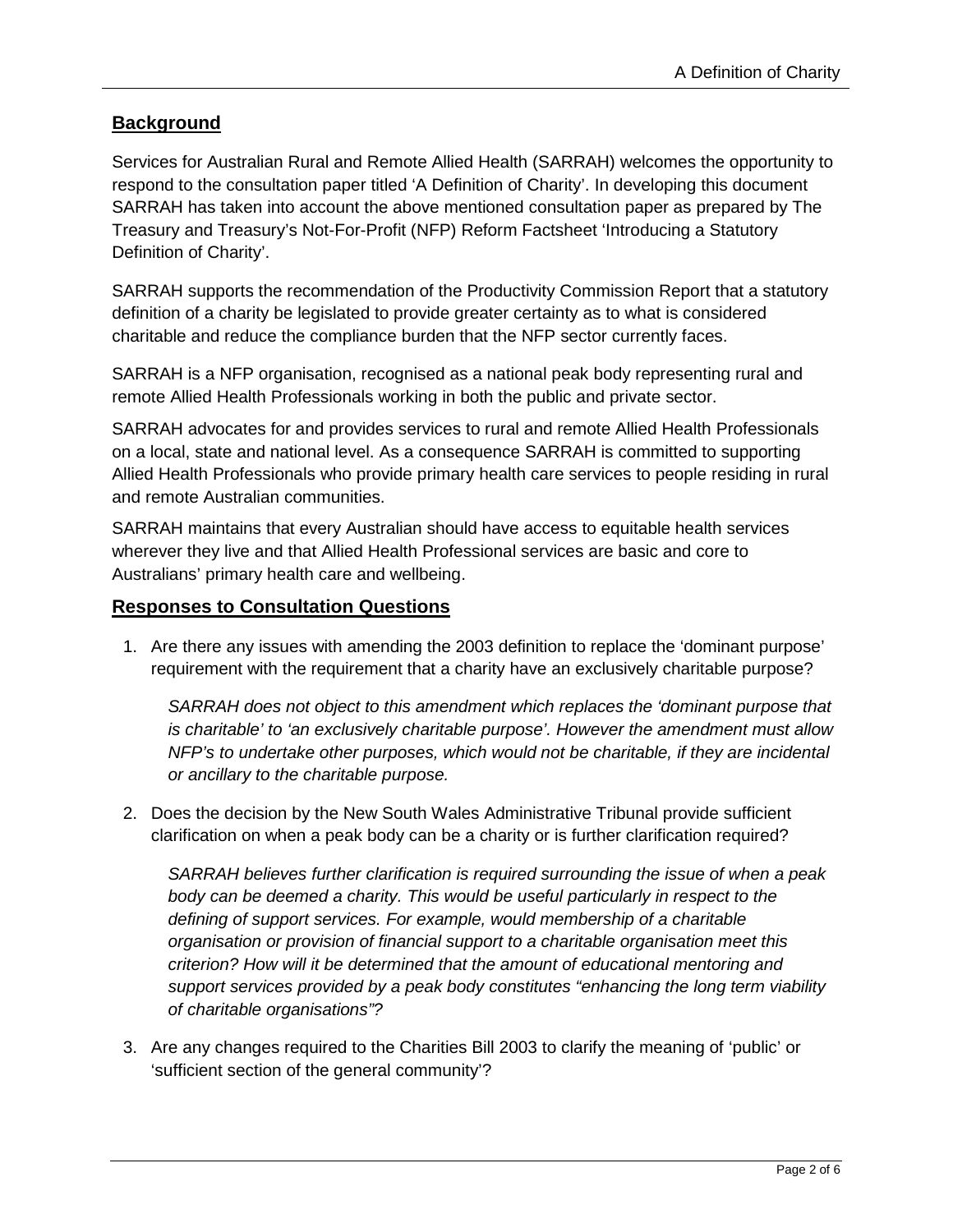*SARRAH supports the Charities Bill 2003 definition that a public benefit is 'one directed to the benefit of the general community or to a sufficient section of the general community'. However, SARRAH believes as per the 2010 Senate Inquiry the additional principle that 'there must be an identifiable benefit arising from the aims and activities of an entity' should be incorporated (this could replace 'has practical utility'). It is important to clarify that an entity is not for public benefit if it is set up to advance the interests of its members in their capacity as members, unless these benefits are incidental or ancillary to the purpose of benefiting the community.*

*SARRAH believes that the Charities Bill 2003 should be amended to clarify the meaning of 'sufficient section' to meet the Board of Taxation recommendation. That is "sufficient section"' be defined as one which is not 'numerically negligible' compared to the size of that part of the community to whom the purpose would be relevant. This change is particularly important in reference to charities that operate in communities located in rural and remote Australia such as geographically isolated communities.*

4. Are changes to the Charities Bill 2003 necessary to ensure beneficiaries with family ties (such as native title holders) can receive benefits from charities?

*Yes. SARRAH supports changes to the Charities Bill 20003 to ensure that beneficiaries with family ties (such as native title holders) are not excluded from receiving benefits from charities in cases where entities meet the public benefit test.*

5. Could the term 'for the public benefit' be further clarified, for example, by including additional principles outlined in ruling TR 2011/D2 or as contained in the Scottish, Ireland and Northern Ireland definitions or in the guidance material of the Charities commission of England and Wales.

*In accordance with our response to question 3, SARRAH agrees with the Board of Taxation suggestion that further clarifications be made in explanatory material.* 

6. Would the approach taken by England and Wales of relying on the common law and providing guidance on the meaning of public benefit, be preferable on the grounds it provides greater flexibility.

*No. SARRAH believes that a statutory definition, with accompanying guidelines or explanatory material particularly referencing that any benefits that might arise to the public must not be outweighed by any significant detriment or harm, is the preferable approach.*

7. What are the issues with requiring an existing charity or an entity seeking approval as a charity to demonstrate that they are for public benefit?

*SARRAH does not believe that there will be any significant issues as long as the definition of public benefit is clearly defined and explanatory material is readily available. However, additional financial costs may be incurred by an entity in the application process but these would be offset by the benefit of being awarded charitable status.*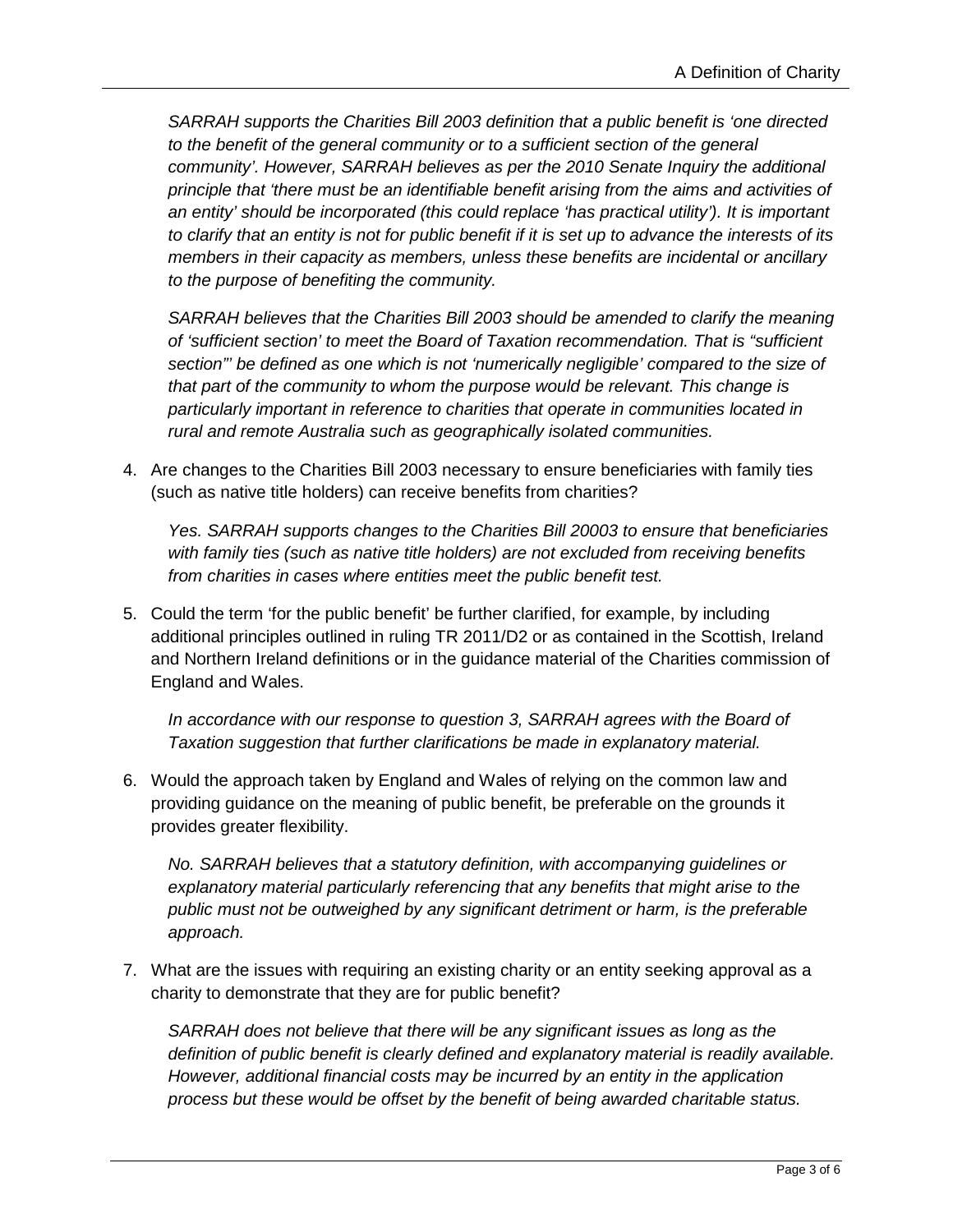8. What role should the ACNC have in providing assistance to charities in demonstrating this test, and also in ensuring charities demonstrate their continued meeting of this test?

*SARRAH believes that the primary role of the ACNC is to determine and clearly document what is required to demonstrate whether an entity is operating for the public benefit. The ACNC should provide guidance and relevant information to enable existing charities or entities seeking approval as a charity to firstly determine and then demonstrate that they are for public benefit. The ACNC will need to develop a review process for approved charities to demonstrate that they continue to meet the public benefit test. This review process must have established timeframes which may be formulated taking into account the head (type) of charity, length of time as an approved charity and size of charity.*

9. What are the issues for entities established for the advancement of religion or education if the presumption of benefit is overturned?

*SARRAH believes these entities should be required to prove that they are established for the public benefit and state what this is. Some issues may arise for these entities if significant compliance costs are incurred or they are unable to clearly demonstrate public benefit.*

10. Are there any issues with the requirement that the activities of a charity be in furtherance or in aid of its charitable purpose?

*No. SARRAH does not have an issue with the requirement that the activities of a charity be in furtherance or in aid of its charitable purpose.*

11. Should the role of activities in determining an entity's status as a charity be further clarified in the definition?

*SARRAH believes that further clarification of the role of activities in determining an entity's status as a charity would be useful, in both the definition and explanatory material. Specific information on what activities may be considered as inconsistent with charitable purpose is essential. With respect to 'activities that may be inconsistent with charitable purpose but are isolated or insignificant', a clear definition of what is considered as 'isolated or insignificant' must be developed.*

12. Are there any issues with the suggested changes to the Charities Bill 2003 as outlined above to allow charities to engage in political activities?

*SARRAH agrees with these changes to allow charitable institutions to engage in political activities of the type which is attempting to change the law or government policy providing that it falls within the existing heads of charity and is in furtherance and in aid of its charitable purposes. In addition, the term 'political activities' must be clearly defined. The ACNC should issue guidance on acceptable political activities and examples of how charities can engage with political parties.*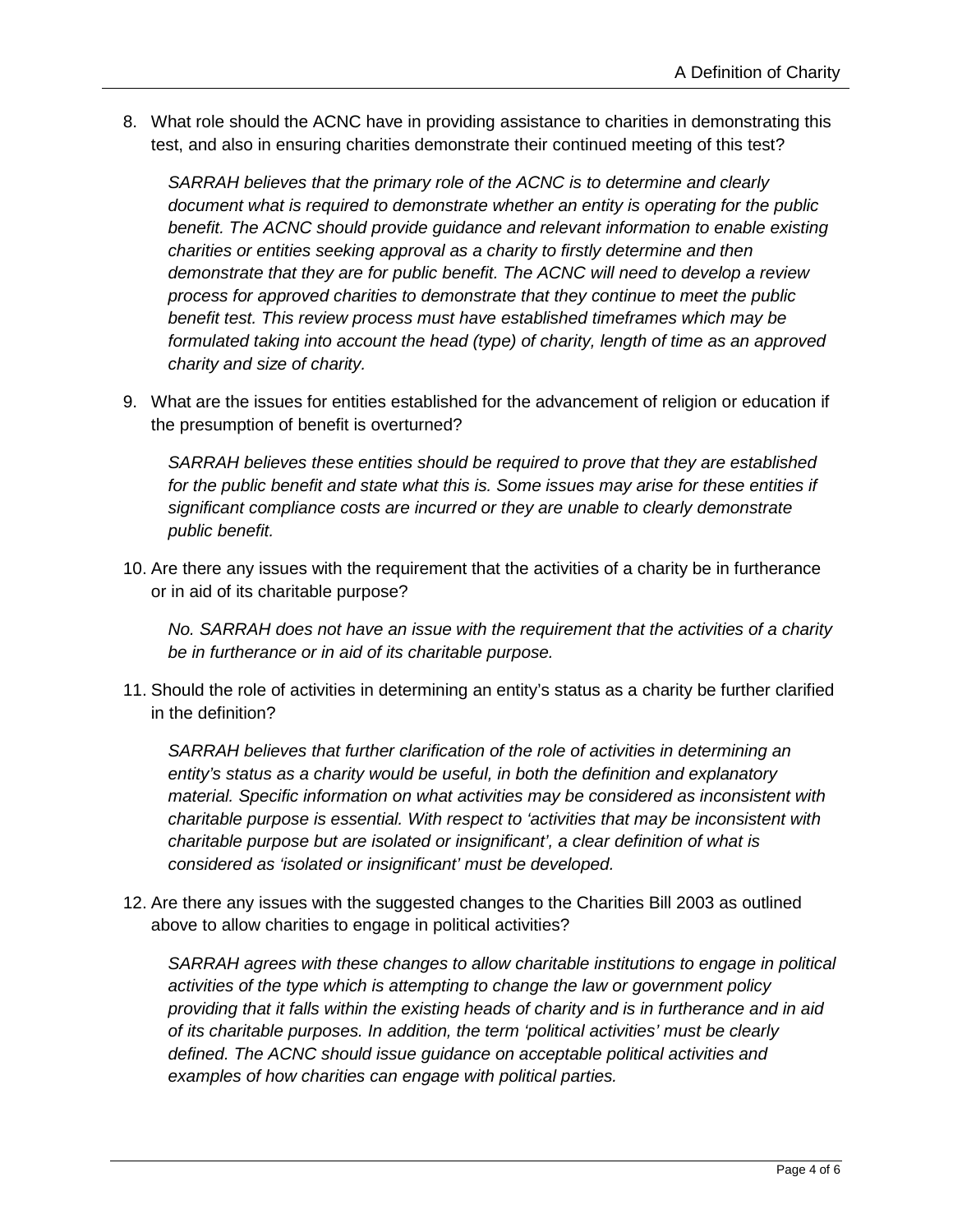13. Are there any issues with prohibiting charities from advocating a political party, or supporting or opposing a candidate for political office?

*No, subject to the matters raised at question 12 being clearly articulated. SARRAH supports charities being prohibited from engaging in party political activities such as advocating a political party and supporting or opposing a candidate for political office.*

14. Is any further clarification required in the definition on the types of legal entity which can be used to operate a charity?

*No. SARRAH believes the current definition is appropriate.* 

15. In the light of the Central Bayside decision is the existing definition of 'government body' in the Charities Bill 2003 adequate?

*No. SARRAH supports further clarification particularly with reference to the inclusion of local government and defining 'controlled by government'. Many NFP's and charitable institutions may receive substantial government funding at some point and a clear differentiation between 'influence' and 'control' must be developed.*

16. Is the list of charitable purposes in the Charities Bill 2003 and the *Extension of Charitable Purposes Act 2004* an appropriate list of charitable purposes?

*Yes.*

17. If not, what other charitable purposes have strong public recognition as charitable which would improve clarity if listed?

*Not applicable.*

18. What changes are required to the Charities Bill 2003 and other Commonwealth, State and Territory laws to achieve a harmonized definition of charity?

*SARRAH agrees that a statutory definition of charity for Commonwealth purposes is essential as a harmonized definition able to be referenced by all levels of government. Once such a statutory definition exists it must then be applied to all relevant and existing legislation such as the Charities Bill 2003 and other Commonwealth, State and Territory Laws as applicable. A single statutory definition of charity across the Commonwealth, State and Territory jurisdictions would ensure that entities could be assessed as charitable by one organisation (the ACNC) providing national consistency and a reduction in administrative processes. SARRAH notes that some components of State or Territory legislation may require additional charity inclusions to the harmonized definition of charity, until such time as the legislation can be reviewed and amended.*

19. What are the current problems and limitations with ADRF's?

*SARRAH notes that the current legislative arrangements are very limiting in that ADRF's must establish and expend funds in relation to one disaster. For example, they are*